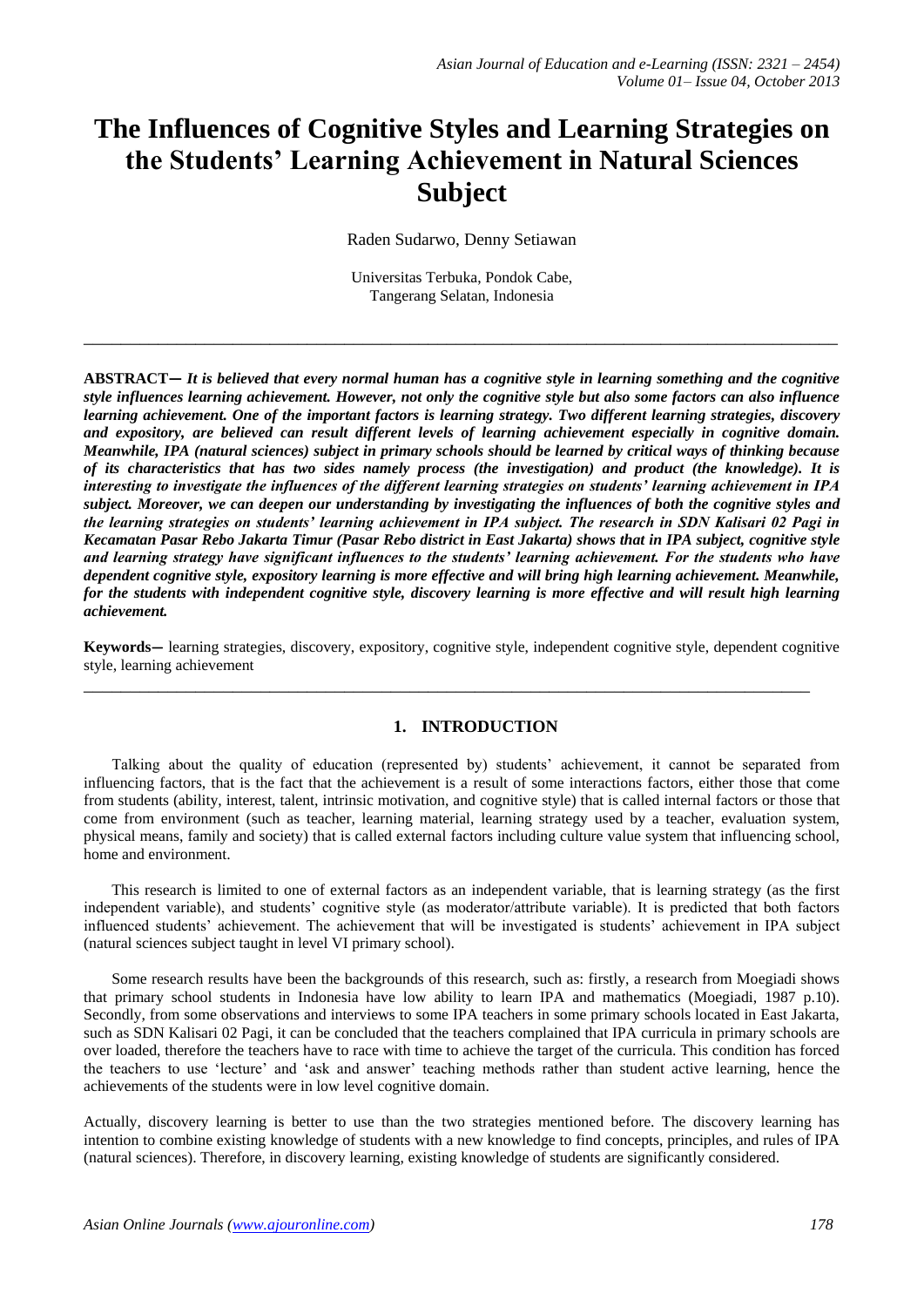On the basis of the facts and the research results, this research investigated 'the influence of learning strategy and students' cognitive style (field independent and field dependent) on primary school students' achievement in IPA subject'. In this research, learning strategy is defined as independent variable and students' cognitive style as attribute variable. Students' achievement in IPA subject is defined as dependent variable.

In independent variable that is learning strategy, this research is limited to the treatment of discovery learning strategy (experiment), and expository learning strategy as a control. In other words, the experiment group of students used discovery and the control group students used expository.

Attribute variable that is students' cognitive style is limited to field independent and dependent cognitive style. Cognitive style is a part of learning style related to relatively stated habitual acts in someone mind in receiving, processing, and keeping information.

Finally, dependent variable that is students' achievement is limited to the learning achievement related to learning materials taught by the teachers to primary school students level VI, semester 1, in the topics of (1) the characteristic s of living thing and (2) the breeding of living thing.

### **2. STUDENTS LEARNING ACHIEVEMENT IN IPA (NATURAL SCIENCES)**

Definition of learning posed by Kingsley and Briggs in Snelbecker, that is a process of changes behavior as a result of training or practice followed by an individual where he/she belongs. The changes can be comprehension, behavior, perception, motivation, or combination of them. Meanwhile, Winkel said that learning is physical or mental activities happened in active interaction with environment that results changes in knowledge, comprehension, value and attitude. These changes are relatively constant and remain in his/her mind (Winkel, 1996 p.52). This is to say that someone who have learned can be seen from changes or the achievement of new ability. After learning someone is able to do something that cannot be done before learning.

Not all changes happened in a person can be considered as a learning achievement. Changes caused by growth and maturity are not the effect of learning, because they are more instinctive. This satisfied what Gagne said that learning is a change in ability of human which is not caused by a growth process (Gagne, 1977 p.3) The same with changes caused by disease or exhausted, cannot be classified as learning achievement because they happened over human's ability. In this case Burke said that learning is a changed behavior that happened permanently which is not caused by temporary condition of body like diseases or drugs (Burke, 2000 p.1). Meanwhile, Barbara argues that learning concerns with changes that relatively permanent in someone's knowledge and behavior caused by experiences (Seels and Richey, 1994 p.2). Based on all definition about learning, it can be concluded that learning is an ability achieved by someone as a result of interactions with environment, not because of physical growth or ability or drugs. Changes as an effect of a learning process happened step by step and not temporarily.

Ability achieved by someone after doing a learning activity is called learning achievement. It satisfies what Sudjana said that learning achievement is abilities owned by a person after having his/her learning experience (Sudjana, 1990, p.22) Bloom classified three aspects of learning results these are cognitive, affective and psychomotor. Cognitive aspect is an aspect of learning that has to do with intellectual learning achievement includes (1) knowledge (2) comprehension (3) application (4) analysis (5) synthesis, and (6) Evaluation. (Kratwohl, Bloom, and Masia, 1973 p. 7) (Bloom, 1981, p.7). Affective aspect has to do with attitude, meanwhile psychomotor aspect with movement (Harrow, 1976, p.1-2).

On the other side, Gagne classified learning achievement to be five categories, these are: (1) intellectual capability (2) cognitive strategy (3) information (4) attitude, and (5) motor ability (Gagne, Briggs, and Wager, 1992 p.43-51). Intellectual capability is a skill that can make someone able to interact with environment by using symbols. These learning achievement include the ability of (a) discrimination (b) concrete concept (c) defined concept (d) rules, and (e) higher-order rules-problem solving) Cognitive strategy concerned with students' strategy to show attention, memory, and their thinking (Gagne, Briggs, Wager, 1992 p.66). Information or verbal knowledge concerned with the ability to have a label or name, fact, and other scientific fields that are tidily arranged in students' mind (Gagne, Briggs, Wager, 1992 p.85). Attitude is a tendency that influences which alternative action will be taken (Gagne, Briggs, Wager, 1992 p.86). Motor skills are the movement of muscles as the basis of smooth physical action (Gagne, Briggs, Wager, 1992 p.95).

Basically, the aspects of learning from Gagne are not different with those from Bloom. Intellectual capability, cognitive strategy, and information from Gagne can be considered as the same with Cognitive aspect from Bloom, attitude from Gagne is the same with affective aspect from Bloom, and motor skills from Gagne is the same with psychomotor aspect from Bloom. They differ only in stressing. Bloom stresses to the results of learning, meanwhile Gagne to the process of learning (Winkel, 1996 p.240).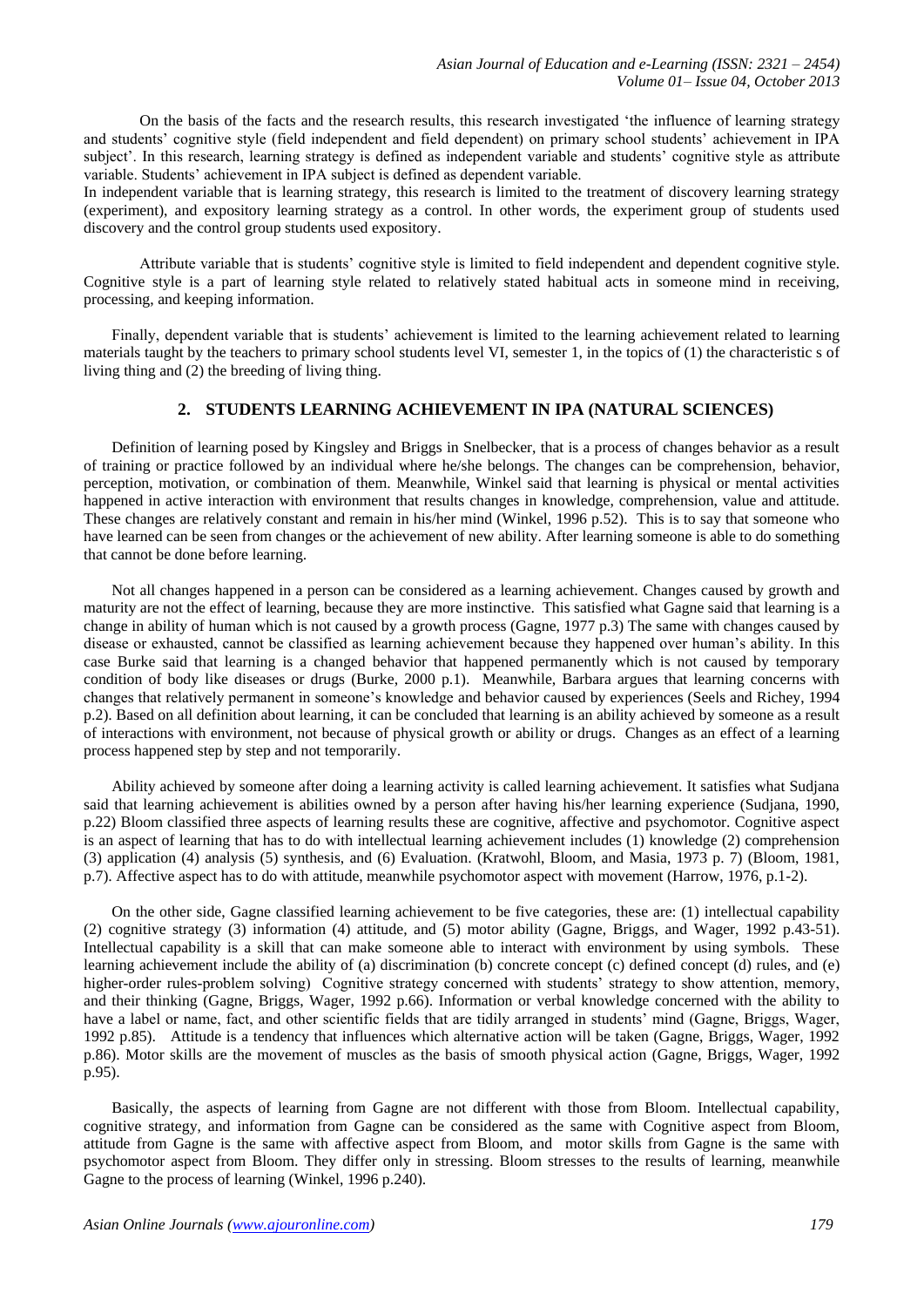Learning achievement relates to learning goals. Winkel said that basically learning goals are the learning achievement to be achieved by students after the process of learning. Furthermore, Sudjana said that Indonesian educational system uses Bloom's taxonomy of learning for the formula of education and instruction goals. Hence, cognitive, affective and psychomotor are the learning aspects that have to be achieved by Indonesian students.

Carin and Sund explained that natural sciences are the way to explore universe through collected data collected from observations and controlled researches. Hungerford, Volk and Ramsey divided natural sciences to be two sides namely process (the investigation) and product (the knowledge). In the process side we collect facts and try to understand how to relate facts to interpret them. Meanwhile, in the product side the results are principles, theories, concepts, or facts dedicated to explain nature phenomena. In Indonesian Basic Education Curricula it is explained that natural sciences relate to the way we systematically uncover the nature, therefore natural sciences are the process of discovery. It is hoped that science education can facilitate students to learn themselves and the nature surround them, and finally to apply the knowledge in their lives. Considering the curricula, therefore the achievement in natural sciences education in this research is cognitive aspects in understanding science phenomena including remembering (C1), understanding (C2), and applying (C3).

## **3. COGNITIVE STYLES AND LEARNING STRATEGIES IN NATURAL SCIENCES SUBJECT**

#### *3.1Discovery Learning Strategy*

One of cognitive instructional strategies suggested by Jerome Brunner is discovery learning. He said that discovery learning is suitable for 'exploring knowledge' by humans. This learning strategy will bring the best result for solving humans' problems and uncovering knowledge about them. Discovery learning can make students feel confident to pose ideas about the learning materials. In discovery learning the students try to figure out those that have been stated as instructional goals. Meanwhile, Carin AA. and Sun explained discovery learning as the mental process of assimilating concepts and principles, learning how to use the mind to discover. In this case, Amin said that discovery is an activity or subject which is designed to make students able to figure out concepts and principles through their mental process.

#### *3.2Expository Learning Strategy*

In learning context, expository learning is a strategy used by teachers to explain facts, ideas, and other important information to their students. This strategy tends to make the teachers 'text book' oriented. In this strategy, initially the teachers give explanations, definitions, principles, and concepts to the students in the form of verbal, 'ask and answer', and tasks. The students follow the teachers' instructions carefully. With this strategy, the students are not necessary to find definitions, principles, and concepts because they have been provided by the teachers. In terms of the 'use of time', this strategy is more efficient than the former strategy, but it has less impact in students mind because they don't critically think about the learning materials.

#### *3.3Cognitive Style*

Specific style used by someone in learning can be defined as cognitive style (Winkle). Charles said that cognitive style is a construct of different ways from someone in facing and selecting learning situation strategy. Cognitive style is a learning style owned by the students confidently so they feel joy in learning (Djahiri). Nasution classifies cognitive styles to be four styles namely field dependent, field independent, impulsive-reflective, and receptive-intuitive. In this research only field dependent and field independent will be investigated. Based on longitudinal study done by H Witkin, the characteristics of field dependent students are: 1) influenced much by environment, in this case is childhood education 2) educated to always pay attention to other people 3) always remember to something in social aspects 4) talk slowly to make people understand to what they say 5) have a wide social relationships 6) need more guidance to understand something 7) more sensitive to criticism and tend to avoid personal criticism. Meanwhile Nasution posed some characteristics of field independent students as follows: 1) do not pay attention to other people norms 2) speak quickly without considering whether people understand or not 3) do not put social relation as something important 4) do not need detail guidance 5) able to accept criticism for improvement.

Based on the characteristics of discovery and expository learning strategies as well as the characteristics of field dependent and independent students, it can be predicted that in IPA (natural sciences) teaching-learning process, field independent students who are using discovery learning strategy will have higher achievement compares to the same cognitive style students who are using expository learning strategy. In contrary, field dependent students who are using expository learning strategy will have higher achievement compares to the same cognitive style students who are using discovery learning strategy.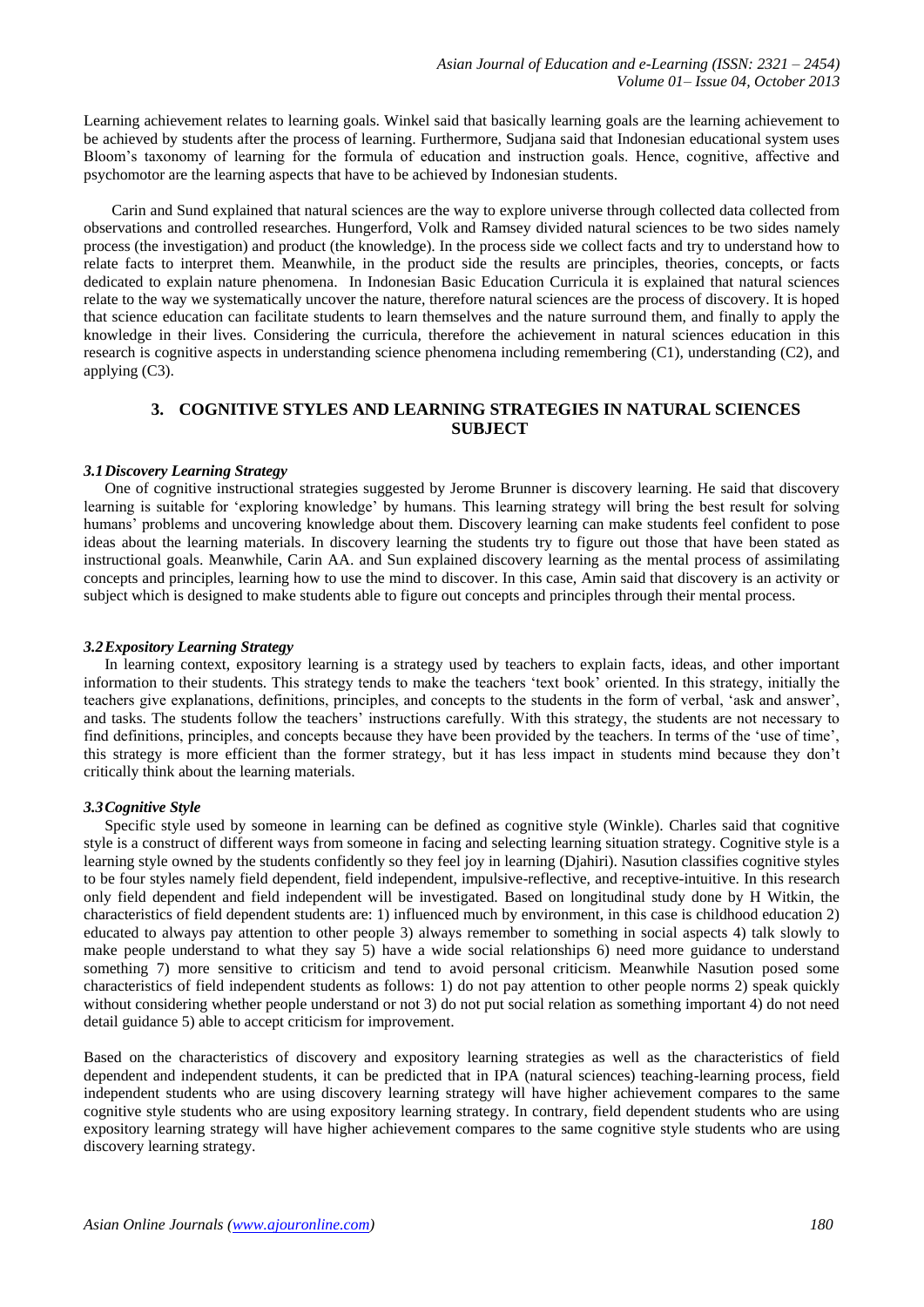# **4. THE INFLUENCES OF COGNITIVE STYLES AND LEARNING STRATEGIES ON THE STUDENTS' LEARNING ACHIEVEMENT IN NATURAL SCIENCES SUBJECT**

### *4.1Research Design*

This research employed experiment with 2 x2 factorial groups. Dependent variable in this research is students' achievement in natural sciences subject. Meanwhile, stated as independent variable is learning strategy and as attribute variable is cognitive style. The research design can be seen in a table as follow:



```
 Figure 1 :
```
A1 : group of students with discovery learning strategy

A2 : group of students with expository learning strategy

B1 : group of students with field independent cognitive style

B2 : group of students with field dependent cognitive style

A1 B1 : group of field independent students with discovery learning strategy

A2 B1 : group of field independent students with expository learning strategy

A1 B2 : group of field dependent students with discovery learning strategy

A2 B2 : group of field dependent students with expository learning strategy

# *4.2Population and Sample*

Population for this research is all (59) government primary school students in Kecamatan Pasar Rebo Jakarta Timur (Pasar Rebo district in East Jakarta). From the population, SDN Kalisari 02 Pagi was taken as possible population for the reason that the population has homogeny school circumstances, media, available tools, knowledge and teachers' ability as well as students' background. Taken as 'purposive random sampling' was 80 students from SDN Kalisari 02 Pagi.

# *4.3Hipothesis*

1). a). There is no a significant difference in learning achievement between students who used discovery and expository learning strategy.

 $H_0$ :  $\mu A_1 = \mu A_2$ 

b). There is a significant difference in learning achievement between students who used discovery and expository learning strategy.

 $H_1$ :  $\mu A_1 > \mu A_2$ 

2). a). There is no a significant difference in learning achievement between students who have field independent and dependent cognitive style.  $H_0$ :  $\mu$  B<sub>1</sub> =  $\mu$  B<sub>2</sub>

b). There is a significant difference in learning achievement between students who have field independent and dependent cognitive style.  $H_1$ :  $\mu$   $B_1$  =  $\mu$   $B_2$ 

3). a). There is no a significant difference in learning achievement between students with field independent cognitive style who used discovery and expository learning strategy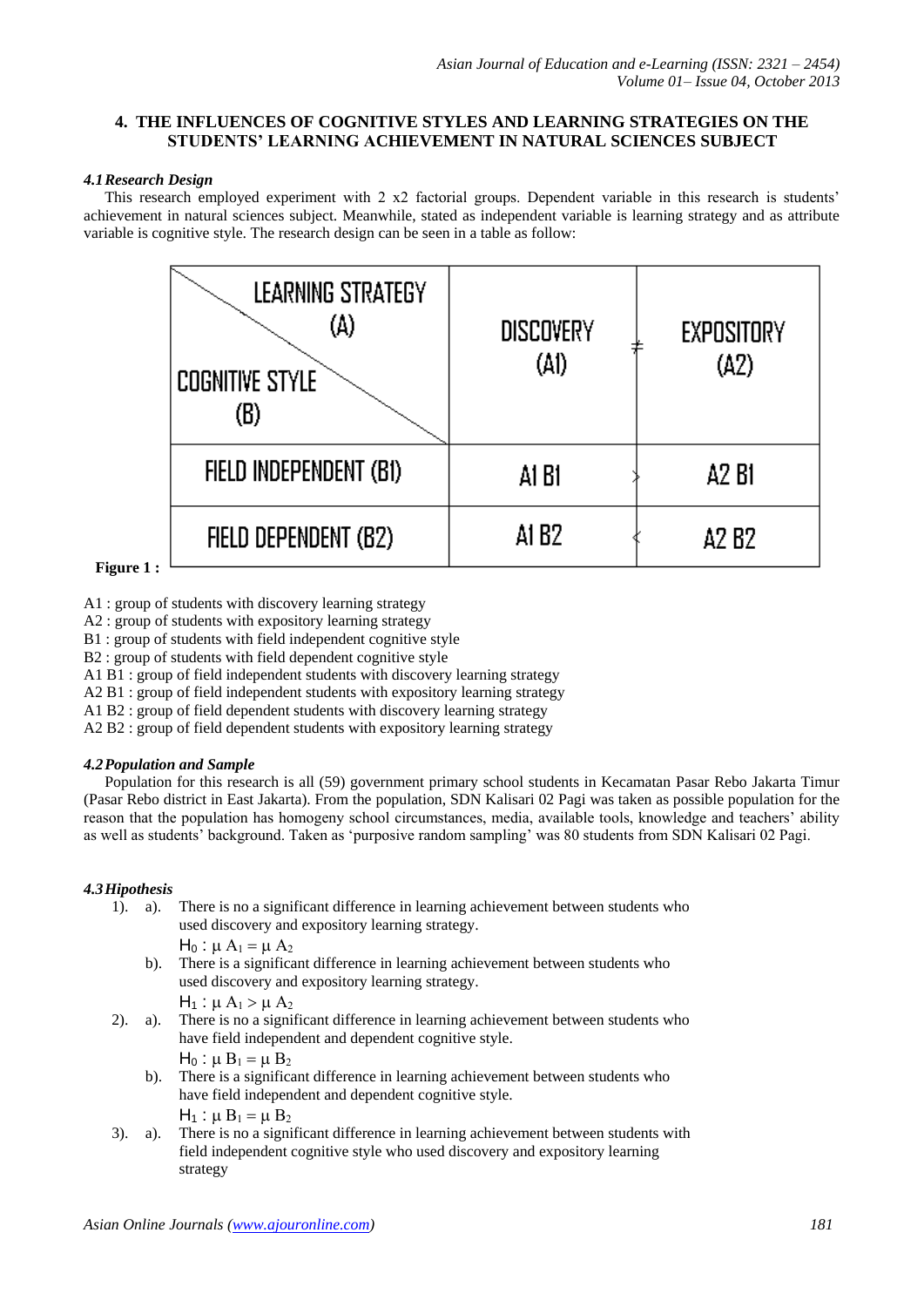$H_0$ :  $\mu A_1B_1 = \mu A_2B_1$ 

b). There is a significant difference in learning achievement between students with field independent cognitive style who used discovery and expository learning strategy

 $H_1$ :  $\mu A_1B_1 > \mu A_2B_1$ 

4). a). There is no a significant difference in learning achievement between students with field independent cognitive style who used discovery and expository learning strategy

 $H_0$ :  $\mu A_1B_2 = \mu A_2B_2$ 

b). There is a significant difference in learning achievement between students with field independent cognitive style who used discovery and expository learning strategy

 $H_1$ :  $\mu A_2B_2 > \mu A_1B_2$ 

5). a). There is no a significant difference in learning achievement between students with field independent and field dependent cognitive style who used discovery learning strategy

$$
H_0: \mu A_1B_1 = \mu A_1B_2
$$

b). There is a significant difference in learning achievement between students with field independent and field dependent cognitive style who used discovery learning strategy

 $H_1$ :  $\mu A_1B_1 > \mu A_1B_2$ 

6). a). There is no a significant difference in learning achievement between students with field independent and field dependent cognitive style who used expository learning strategy

$$
H_0: \mu A_2B_2 = \mu A_2B_1
$$

b). There is a significant difference in learning achievement between students with field independent and field dependent cognitive style who used expository learning strategy

 $H_1$ :  $\mu A_2B_2 > \mu A_2B_1$ 

# *4.4Research Result*

In IPA subject, some research results dealing with students' learning achievement were found as follows:

1. The learning achievement of the students who used discovery learning strategy is significantly higher than those who used expository learning strategy

 $(H_1 : \mu A_1 > \mu A_2)$ . Theoretically, it can be considered that the students who use discovery learning have hands on experiences in finding some concepts, therefore they have more meaningful learning rather than just accepting the concepts like the students who used expository learning.

2. The learning achievement of the students who have field independent cognitive style is significantly higher than those who have field dependent cognitive style

 $(H_1 : \mu B_1 = \mu B_2)$  It can be considered that the students with field independent cognitive style have higher motivation rather than the students with field dependent cognitive style, especially when they have tests, criticism, and less learning guidance.

- 3. The learning achievement of the students with field independent cognitive style who used discovery learning strategy is significantly higher than those who used expository learning strategy  $(H_1 : \mu A_1B_1 > \mu A_2B_1)$ . It can be considered that in discovery learning strategy, high motivation is needed to discover some concepts and it is more suitable for the students who have independent cognitive style.
- 4. The learning achievement of the students with field dependent cognitive style who used expository learning strategy is significantly higher than those who used discovery learning strategy  $(H_1 : \mu A_2 B_2 > \mu A_1 B_2)$ . It can be considered that in expository learning strategy, learning goals and materials have been set up completely and systematically and do not need more exploration, hence this strategy is more suitable for the students with field dependent cognitive style.
- 5. In using discovery learning, the learning achievement of the students with field independent cognitive style is significantly higher than those of the students with field dependent cognitive style  $(H_1 : \mu A_1B_1 > \mu A_1B_2)$ .